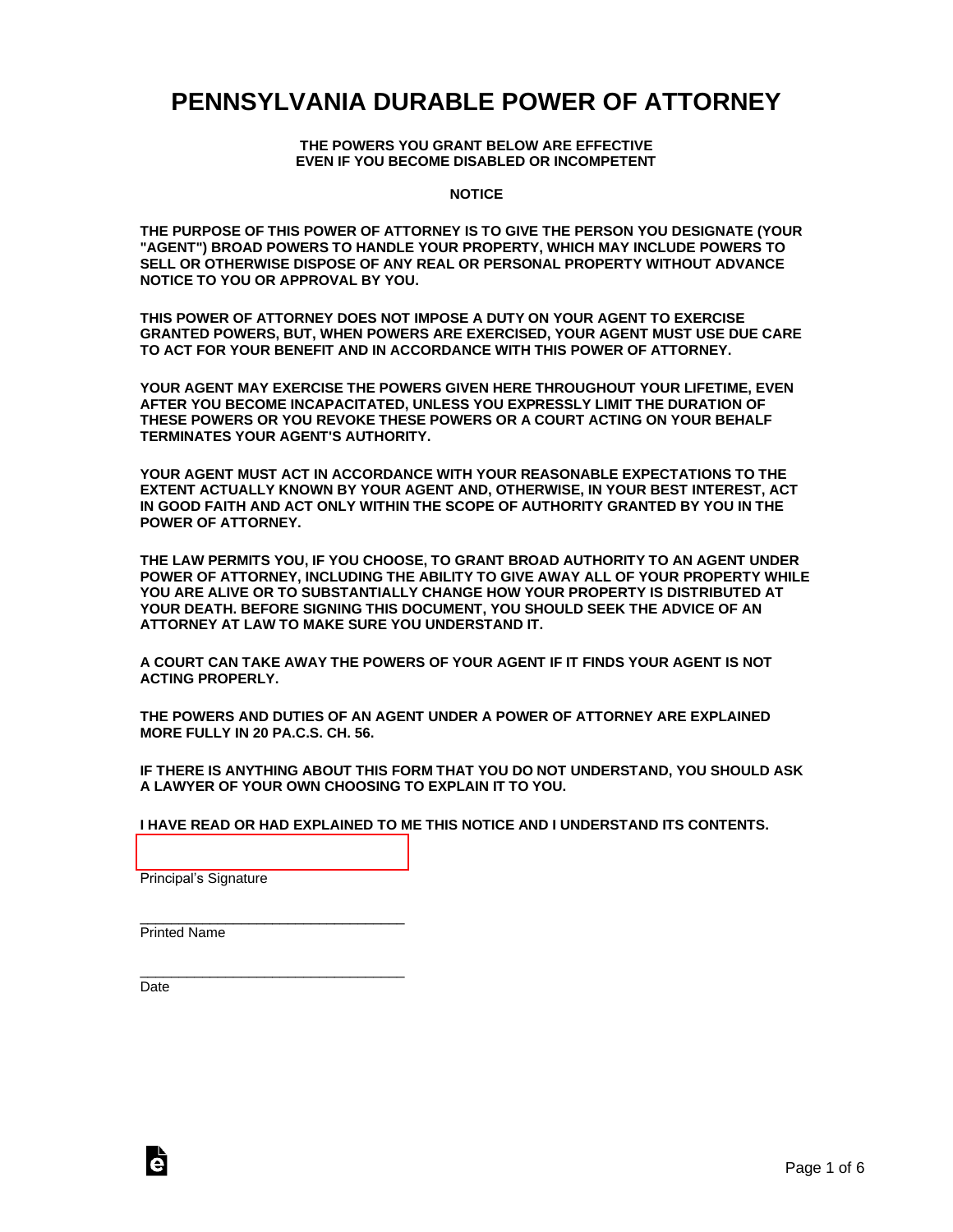| <b>IPRINCIPAL'S NAMEI with a mailing address of</b> |
|-----------------------------------------------------|
|                                                     |

\_\_\_\_\_\_\_\_\_\_\_\_\_\_\_\_\_\_\_\_\_\_\_\_\_\_\_\_\_\_\_\_\_\_\_\_\_\_\_\_\_\_\_\_\_\_\_\_\_\_\_\_\_\_\_\_\_\_\_\_\_\_\_\_ [PRINCIPAL'S ADDRESS]

#### **HEREBY APPOINT**

[AGENT'S NAME] with a mailing address of

[AGENT'S NAME AND ADDRESS]

as my Agent (attorney-in-fact) to act for me in any lawful way with respect to the following initialed subjects:

TO GRANT ALL OF THE FOLLOWING POWERS, INITIAL THE LINE IN FRONT OF (N) AND IGNORE THE LINES IN FRONT OF THE OTHER POWERS.

TO GRANT ONE OR MORE, BUT FEWER THAN ALL, OF THE FOLLOWING POWERS, INITIAL THE LINE IN FRONT OF EACH POWER YOU ARE GRANTING.

TO WITHHOLD A POWER, DO NOT INITIAL THE LINE IN FRONT OF IT. YOU MAY, BUT NEED NOT, CROSS OUT EACH POWER WITHHELD.

**Note: If you initial Item A or Item B, which follow, a notarized signature will be required on behalf of the Principal.**

INITIAL

Ġ

**\_\_\_\_\_\_\_ (A) Real property transactions.** To lease, sell, mortgage, purchase, exchange, and acquire, and to agree, bargain, and contract for the lease, sale, purchase, exchange, and acquisition of, and to accept, take, receive, and possess any interest in real property whatsoever, on such terms and conditions, and under such covenants, as my Agent shall deem proper; and to maintain, repair, tear down, alter, rebuild, improve manage, insure, move, rent, lease, sell, convey, subject to liens, mortgages, and security deeds, and in any way or manner deal with all or any part of any interest in real property whatsoever, including specifically, but without limitation, real property lying and being situated in the Commonwealth of Pennsylvania, under such terms and conditions, and under such covenants, as my Agent shall deem proper and may for all deferred payments accept purchase money notes payable to me and secured by mortgages or deeds to secure debt, and may from time to time collect and cancel any of said notes, mortgages, security interests, or deeds to secure debt.

**\_\_\_\_\_\_\_ (B) Tangible personal property transactions.** To lease, sell, mortgage, purchase, exchange, and acquire, and to agree, bargain, and contract for the lease, sale, purchase, exchange, and acquisition of, and to accept, take, receive, and possess any personal property whatsoever, tangible or intangible, or interest thereto, on such terms and conditions, and under such covenants, as my Agent shall deem proper; and to maintain, repair, improve, manage, insure, rent, lease, sell, convey, subject to liens or mortgages, or to take any other security interests in said property which are recognized under the Uniform Commercial Code as adopted at that time under the laws of the Commonwealth of Pennsylvania or any applicable state, or otherwise hypothecate (pledge), and in any way or manner deal with all or any part of any real or personal property whatsoever, tangible or intangible, or any interest therein, that I own at the time of execution or may thereafter acquire, under such terms and conditions, and under such covenants, as my Agent shall deem proper.

**\_\_\_\_\_\_\_ (C) Stock and bond transactions.** To purchase, sell, exchange, surrender, assign, redeem, vote at any meeting, or otherwise transfer any and all shares of stock, bonds, or other securities in any business, association, corporation, partnership, or other legal entity, whether private or public, now or hereafter belonging to me.

**\_\_\_\_\_\_\_ (D) Commodity and option transactions.** To buy, sell, exchange, assign, convey, settle and exercise commodities futures contracts and call and put options on stocks and stock indices traded on a regulated options exchange and collect and receipt for all proceeds of any such transactions; establish or continue option accounts for the principal with any securities or futures broker; and, in general, exercise all powers with respect to commodities and options which the principal could if present and under no disability.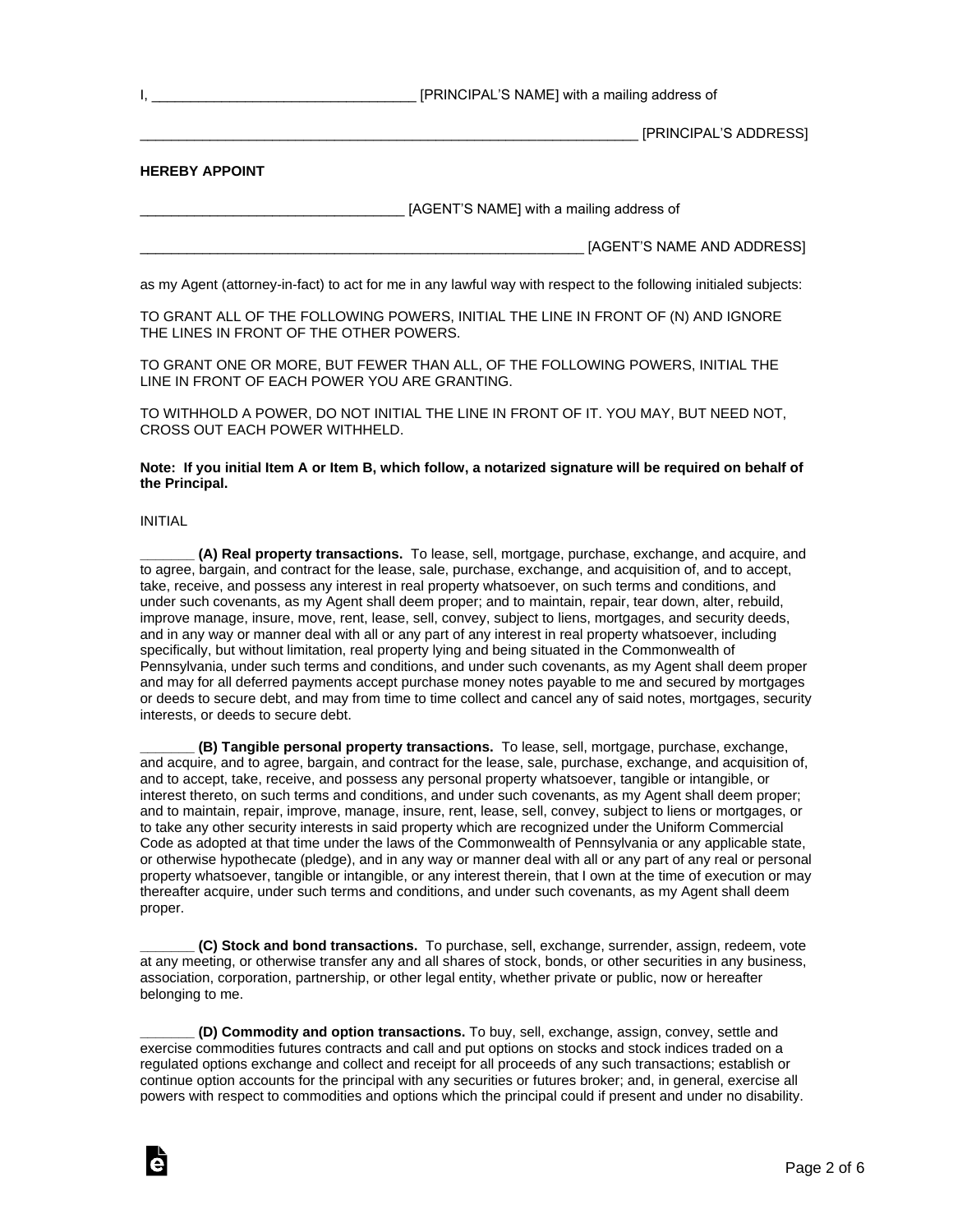**\_\_\_\_\_\_\_ (E) Banking and other financial institution transactions.** To make, receive, sign, endorse, execute, acknowledge, deliver and possess checks, drafts, bills of exchange, letters of credit, notes, stock certificates, withdrawal receipts and deposit instruments relating to accounts or deposits in, or certificates of deposit of banks, savings and loans, credit unions, or other institutions or associations. To pay all sums of money, at any time or times, that may hereafter be owing by me upon any account, bill of exchange, check, draft, purchase, contract, note, or trade acceptance made, executed, endorsed, accepted, and delivered by me or for me in my name, by my Agent. To borrow from time to time such sums of money as my Agent may deem proper and execute promissory notes, security deeds or agreements, financing statements, or other security instruments in such form as the lender may request and renew said notes and security instruments from time to time in whole or in part. To have free access at any time or times to any safe deposit box or vault to which I might have access.

**\_\_\_\_\_\_\_ (F) Business operating transactions.** To conduct, engage in, and otherwise transact the affairs of any and all lawful business ventures of whatever nature or kind that I may now or hereafter be involved in. To organize or continue and conduct any business which term includes, without limitation, any farming, manufacturing, service, mining, retailing or other type of business operation in any form, whether as a proprietorship, joint venture, partnership, corporation, trust or other legal entity; operate, buy, sell, expand, contract, terminate or liquidate any business; direct, control, supervise, manage or participate in the operation of any business and engage, compensate and discharge business managers, employees, agents, attorneys, accountants and consultants; and, in general, exercise all powers with respect to business interests and operations which the principal could if present and under no disability.

**\_\_\_\_\_\_\_ (G) Insurance and annuity transactions.** To exercise or perform any act, power, duty, right, or obligation, in regard to any contract of life, accident, health, disability, liability, or other type of insurance or any combination of insurance; and to procure new or additional contracts of insurance for me and to designate the beneficiary of same; provided, however, that my Agent cannot designate himself or herself as beneficiary of any such insurance contracts.

**\_\_\_\_\_\_\_ (H) Estate, trust, and other beneficiary transactions.** To accept, receipt for, exercise, release, reject, renounce, assign, disclaim, demand, sue for, claim and recover any legacy, bequest, devise, gift or other property interest or payment due or payable to or for the principal; assert any interest in and exercise any power over any trust, estate or property subject to fiduciary control; establish a revocable trust solely for the benefit of the principal that terminates at the death of the principal and is then distributable to the legal representative of the estate of the principal; and, in general, exercise all powers with respect to estates and trusts which the principal could exercise if present and under no disability; provided, however, that the Agent may not make or change a will and may not revoke or amend a trust revocable or amendable by the principal or require the trustee of any trust for the benefit of the principal to pay income or principal to the Agent unless specific authority to that end is given.

**\_\_\_\_\_\_\_ (I) Claims and litigation.** To commence, prosecute, discontinue, or defend all actions or other legal proceedings touching my property, real or personal, or any part thereof, or touching any matter in which I or my property, real or personal, may be in any way concerned. To defend, settle, adjust, make allowances, compound, submit to arbitration, and compromise all accounts, reckonings, claims, and demands whatsoever that now are, or hereafter shall be, pending between me and any person, firm, corporation, or other legal entity, in such manner and in all respects as my Agent shall deem proper.

**\_\_\_\_\_\_\_ (J) Personal and family maintenance.** To hire accountants, attorneys at law, consultants, clerks, physicians, nurses, agents, servants, workmen, and others and to remove them, and to appoint others in their place, and to pay and allow the persons so employed such salaries, wages, or other remunerations, as my Agent shall deem proper.

**\_\_\_\_\_\_\_ (K) Benefits from Social Security, Medicare, Medicaid, or other governmental programs, or military service.** To prepare, sign and file any claim or application for Social Security, unemployment or military service benefits; sue for, settle or abandon any claims to any benefit or assistance under any federal, state, local or foreign statute or regulation; control, deposit to any account, collect, receipt for, and take title to and hold all benefits under any Social Security, unemployment, military service or other state, federal, local or foreign statute or regulation; and, in general, exercise all powers with respect to Social Security, unemployment, military service, and governmental benefits, including but not limited to Medicare and Medicaid, which the principal could exercise if present and under no disability.

**\_\_\_\_\_\_\_ (L) Retirement plan transactions.** To contribute to, withdraw from and deposit funds in any type of retirement plan (which term includes, without limitation, any tax qualified or nonqualified pension, profit sharing, stock bonus, employee savings and other retirement plan, individual retirement account, deferred compensation plan and any other type of employee benefit plan); select and change payment options for the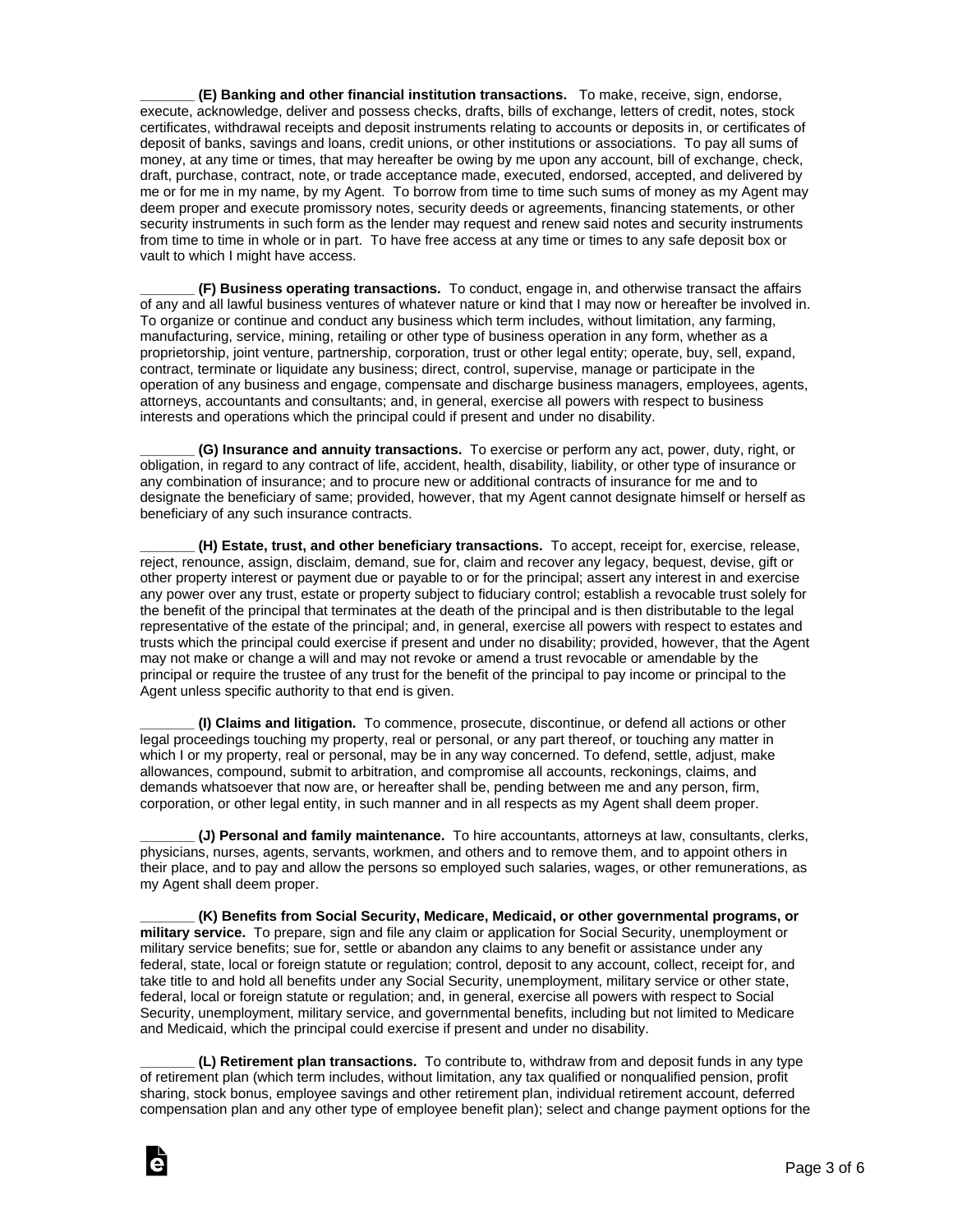principal under any retirement plan; make rollover contributions from any retirement plan to other retirement plans or individual retirement accounts; exercise all investment powers available under any type of selfdirected retirement plan; and, in general, exercise all powers with respect to retirement plans and retirement plan account balances which the principal could if present and under no disability.

**(M) Tax matters.** To prepare, to make elections, to execute and to file all tax, social security, unemployment insurance, and informational returns required by the laws of the United States, or of any state or subdivision thereof, or of any foreign government; to prepare, to execute, and to file all other papers and instruments which the Agent shall think to be desirable or necessary for safeguarding of me against excess or illegal taxation or against penalties imposed for claimed violation of any law or other governmental regulation; and to pay, to compromise, or to contest or to apply for refunds in connection with any taxes or assessments for which I am or may be liable.

**\_\_\_\_\_\_\_ (N) ALL OF THE POWERS LISTED ABOVE.** YOU NEED NOT INITIAL ANY OTHER LINES IF YOU INITIAL LINE (N).

#### **SPECIAL INSTRUCTIONS:**

ON THE FOLLOWING LINES YOU MAY GIVE SPECIAL INSTRUCTIONS LIMITING OR EXTENDING THE POWERS GRANTED TO YOUR AGENT.

 $\_$  ,  $\_$  ,  $\_$  ,  $\_$  ,  $\_$  ,  $\_$  ,  $\_$  ,  $\_$  ,  $\_$  ,  $\_$  ,  $\_$  ,  $\_$  ,  $\_$  ,  $\_$  ,  $\_$  ,  $\_$  ,  $\_$  ,  $\_$  ,  $\_$  ,  $\_$  ,  $\_$  ,  $\_$  ,  $\_$  ,  $\_$  ,  $\_$  ,  $\_$  ,  $\_$  ,  $\_$  ,  $\_$  ,  $\_$  ,  $\_$  ,  $\_$  ,  $\_$  ,  $\_$  ,  $\_$  ,  $\_$  ,  $\_$  ,

 $\_$  ,  $\_$  ,  $\_$  ,  $\_$  ,  $\_$  ,  $\_$  ,  $\_$  ,  $\_$  ,  $\_$  ,  $\_$  ,  $\_$  ,  $\_$  ,  $\_$  ,  $\_$  ,  $\_$  ,  $\_$  ,  $\_$  ,  $\_$  ,  $\_$  ,  $\_$  ,  $\_$  ,  $\_$  ,  $\_$  ,  $\_$  ,  $\_$  ,  $\_$  ,  $\_$  ,  $\_$  ,  $\_$  ,  $\_$  ,  $\_$  ,  $\_$  ,  $\_$  ,  $\_$  ,  $\_$  ,  $\_$  ,  $\_$  ,

THIS POWER OF ATTORNEY IS EFFECTIVE IMMEDIATELY AND WILL CONTINUE UNTIL IT IS REVOKED.

THIS POWER OF ATTORNEY SHALL BE CONSTRUED AS A GENERAL DURABLE POWER OF ATTORNEY AND SHALL CONTINUE TO BE EFFECTIVE EVEN IF I BECOME DISABLED, INCAPACITATED, OR INCOMPETENT.

(YOUR AGENT WILL HAVE AUTHORITY TO EMPLOY OTHER PERSONS AS NECESSARY TO ENABLE THE AGENT TO PROPERLY EXERCISE THE POWERS GRANTED IN THIS FORM, BUT YOUR AGENT WILL HAVE TO MAKE ALL DISCRETIONARY DECISIONS. IF YOU WANT TO GIVE YOUR AGENT THE RIGHT TO DELEGATE DISCRETIONARY DECISION-MAKING POWERS TO OTHERS, YOU SHOULD KEEP THE NEXT SENTENCE, OTHERWISE IT SHOULD BE STRICKEN.)

**Authority to Delegate.** My Agent shall have the right by written instrument to delegate any or all of the foregoing powers involving discretionary decision-making to any person or persons whom my Agent may select, but such delegation may be amended or revoked by any agent (including any successor) named by me who is acting under this power of attorney at the time of reference.

(YOUR AGENT WILL BE ENTITLED TO REIMBURSEMENT FOR ALL REASONABLE EXPENSES INCURRED IN ACTING UNDER THIS POWER OF ATTORNEY. STRIKE OUT THE NEXT SENTENCE IF YOU DO NOT WANT YOUR AGENT TO ALSO BE ENTITLED TO REASONABLE COMPENSATION FOR SERVICES AS AGENT.)

**Right to Compensation.** My Agent shall be entitled to reasonable compensation for services rendered as agent under this power of attorney.

(IF YOU WISH TO NAME SUCCESSOR AGENTS, INSERT THE NAME(S) AND ADDRESS(ES) OF SUCH SUCCESSOR(S) IN THE FOLLOWING PARAGRAPH.)

**Successor Agent**. If any Agent named by me shall die, become incompetent, resign or refuse to accept the office of Agent, I name the following (each to act alone and successively, in the order named) as successor(s) to such Agent:

 $\_$  ,  $\_$  ,  $\_$  ,  $\_$  ,  $\_$  ,  $\_$  ,  $\_$  ,  $\_$  ,  $\_$  ,  $\_$  ,  $\_$  ,  $\_$  ,  $\_$  ,  $\_$  ,  $\_$  ,  $\_$  ,  $\_$  ,  $\_$  ,  $\_$  ,  $\_$  ,  $\_$  ,  $\_$  ,  $\_$  ,  $\_$  ,  $\_$  ,  $\_$  ,  $\_$  ,  $\_$  ,  $\_$  ,  $\_$  ,  $\_$  ,  $\_$  ,  $\_$  ,  $\_$  ,  $\_$  ,  $\_$  ,  $\_$  ,

 $\_$  ,  $\_$  ,  $\_$  ,  $\_$  ,  $\_$  ,  $\_$  ,  $\_$  ,  $\_$  ,  $\_$  ,  $\_$  ,  $\_$  ,  $\_$  ,  $\_$  ,  $\_$  ,  $\_$  ,  $\_$  ,  $\_$  ,  $\_$  ,  $\_$  ,  $\_$  ,  $\_$  ,  $\_$  ,  $\_$  ,  $\_$  ,  $\_$  ,  $\_$  ,  $\_$  ,  $\_$  ,  $\_$  ,  $\_$  ,  $\_$  ,  $\_$  ,  $\_$  ,  $\_$  ,  $\_$  ,  $\_$  ,  $\_$  ,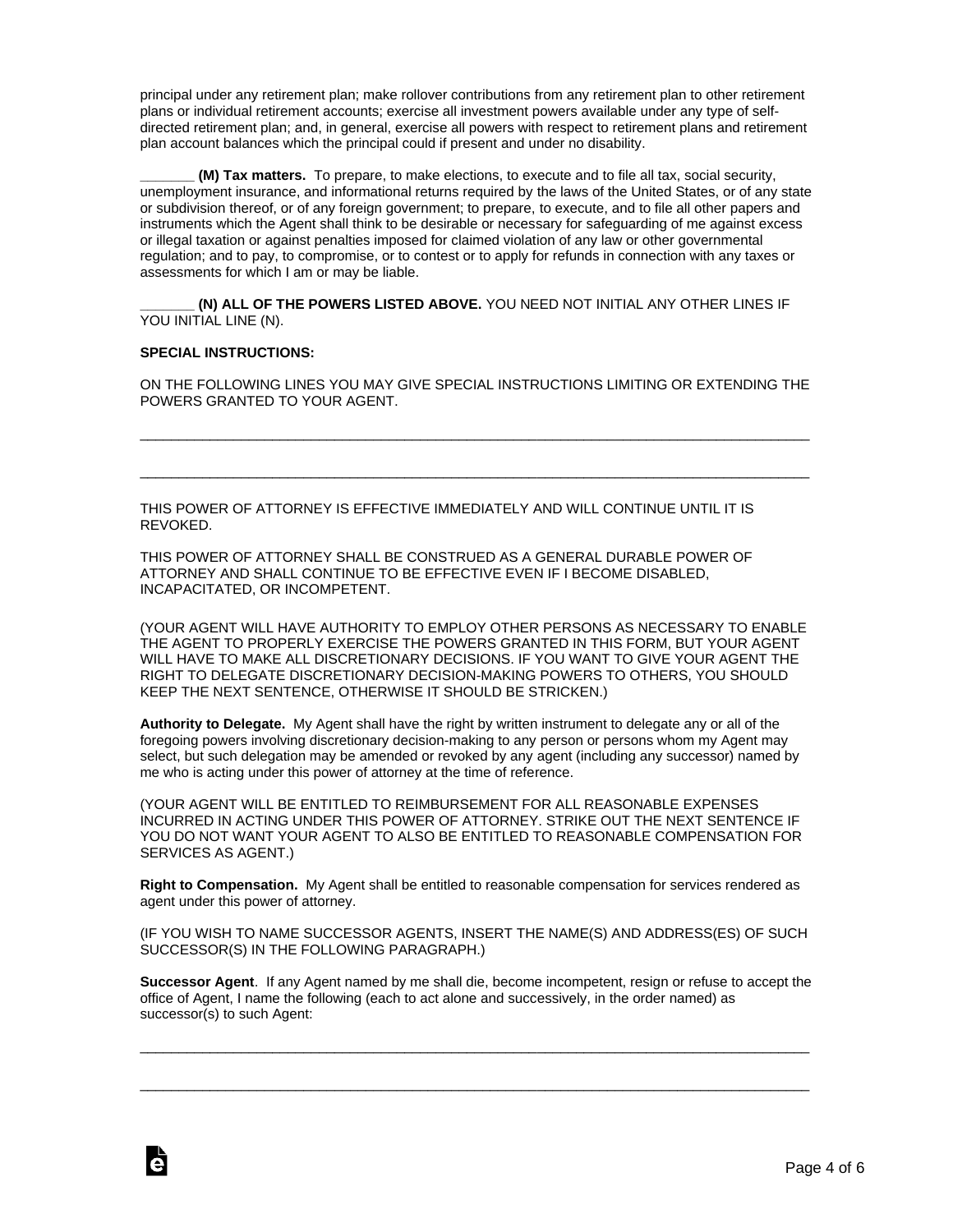**Choice of Law.** THIS POWER OF ATTORNEY WILL BE GOVERNED BY THE LAWS OF THE COMMONWEALTH OF PENNSYLVANIA WITHOUT REGARD FOR CONFLICTS OF LAWS PRINCIPLES. IT WAS EXECUTED IN THE COMMONWEALTH OF PENNSYLVANIA AND IS INTENDED TO BE VALID IN ALL JURISDICTIONS OF THE UNITED STATES OF AMERICA AND ALL FOREIGN NATIONS.

I am fully informed as to all the contents of this form and understand the full import of this grant of powers to my Agent.

I agree that any third party who receives a copy of this document may act under it. Revocation of the power of attorney is not effective as to a third party until the third party learns of the revocation. I agree to indemnify the third party for any claims that arise against the third party because of reliance on this power of attorney.

Signed this day of the state of the state of the state of the state of the state of the state of the state of the state of the state of the state of the state of the state of the state of the state of the state of the stat

 $\mathcal{L}=\{1,2,3,4,5\}$  , we can assume that the contribution of  $\mathcal{L}=\{1,2,3,4,5\}$ Principal's Signature

Printed Name

\_\_\_\_\_\_\_\_\_\_\_\_\_\_\_\_\_\_\_\_\_\_\_\_\_\_\_\_\_\_\_\_\_\_ **Date** 

## **CERTIFICATE OF ACKNOWLEDGMENT OF NOTARY PUBLIC**

COMMONWEALTH OF PENNSYLVANIA COUNTY OF \_\_\_\_\_\_\_\_\_\_\_\_\_\_\_\_\_\_\_

\_\_\_\_\_\_\_\_\_\_\_\_\_\_\_\_\_\_\_\_\_\_\_\_\_\_\_\_\_\_\_\_\_\_

On this, the \_\_\_\_ day of \_\_\_\_\_\_\_\_\_\_\_\_\_\_\_\_\_, 20\_\_\_\_, before me

**\_\_\_\_\_\_\_\_\_\_\_\_\_\_\_\_\_\_\_\_\_\_\_\_\_\_\_\_\_\_\_\_\_**, the undersigned officer, personally appeared

\_\_\_\_\_\_\_\_\_\_\_\_\_\_\_\_\_\_\_\_\_\_\_\_\_\_\_\_\_\_\_\_\_\_\_\_\_\_\_\_\_\_\_\_\_\_\_\_\_\_\_\_\_\_\_\_\_\_\_\_\_\_\_\_\_\_\_\_\_\_\_\_\_\_\_\_\_, known to me (or satisfactorily proven) to be the person(s) whose name(s) is/are subscribed to the within instrument, and acknowledged that \_\_\_\_\_\_\_\_\_\_\_\_\_\_\_\_\_\_\_\_\_\_\_\_\_\_\_\_\_\_\_\_\_\_ executed the same for the purposes therein contained.

In witness whereof, I hereunto set my hand and official seals.

[Notary Seal, if any]:

Ġ

(Signature of Notarial Officer)

Notary Public for the Commonwealth of Pennsylvania

[\\_\\_\\_\\_\\_\\_\\_\\_\\_\\_\\_\\_\\_\\_\\_\\_\\_\\_\\_\\_\\_\\_\\_\\_\\_\\_\\_\\_\\_\\_\\_](https://esign.com/)

My commission expires: **\_\_\_\_**